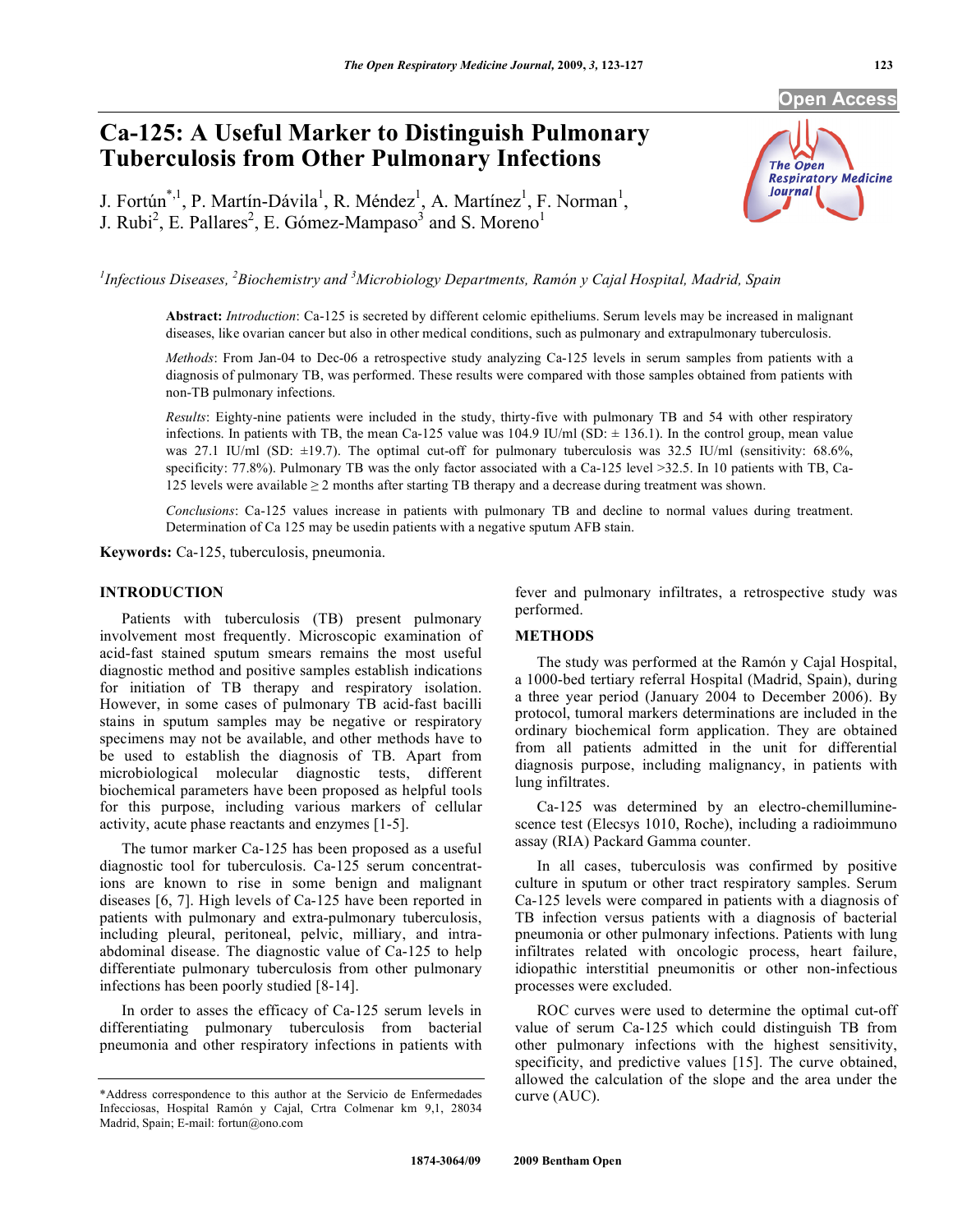### **124** *The Open Respiratory Medicine Journal, 2009, Volume 3* **<b>***Postage 3 <b>Fortún et al. Fortún et al.*

 For some patients in the TB group, Ca-125 was also measured during follow-up (2 to 4 months after starting TB treatment).

 For the analysis of risk factors associated with TB infection, a case-control study was performed, considering TB patients as cases and patients with non-TB pulmonary infection as controls.

 Hospital records for all patients included in both groups to obtain information regarding clinical, radiological, and outcome characteristics were examined. The association between categorical variables was performed using Chisquared tests with the Yates correction or Fisher Exact Test (two-tailed) as necessary. Continuous variable association was analysed with the Mantel-Haenszel test. Statistical analysis was performed with the SPSS software package (version 11.0; SPSS Inc, Chicago, IL).

 Informed consent: according to the IRB, only patients' oral informed consent for the anonymous treatment of their data is required when the sudy protocol is the same used for regular medical attention of these patients in our hospital.

# **RESULTS**

 A total of 89 patients was included in the study. Thirty five patients had culture positive pulmonary tuberculosis and 54 patients had other causes of fever and pulmonary infiltrates.

Patient characteristics are shown in Table **1**.

 In the control group most patients (68%, 37 patients) had a confirmed diagnosis of community-acquired pneumonia. Eight patients (15%) had chronic obstructive pulmonary disease (COPD) and were diagnosed of acute exacerbations with response to antibiotic therapy. The remaining 9 patients were diagnosed of nosocomial-acquired pneumonia (n=4), interstitial pneumonia responding to clarithromycin therapy  $(n=3)$ , empyema  $(n=1)$  and pleuropericarditis  $(n=1)$ .

 Sixteen patients (18%) had HIV infection; of these, 9 patients had tuberculosis and 7 patients had other pulmonary infections. HIV-infected patients had a median CD4 cell count lower than HIV-negative controls  $(124/mm^3)$ , range: count lower than H<sub>1</sub> v-negative controls (124/ mm<sup>-</sup>, range.<br>12-358 *vs* 203 cells/mm, range: 84-540), although this was not statistically significant.

| Table 1. | Characteristics of Patients with Pulmonary Tuberculosis (Cases) and Patients with Other Causes of Pulmonary Infections |  |  |  |  |
|----------|------------------------------------------------------------------------------------------------------------------------|--|--|--|--|
|          | (Controls)                                                                                                             |  |  |  |  |

|                                                | Cases $(n=35)$        | Controls (n=54)   |
|------------------------------------------------|-----------------------|-------------------|
| Clinical presentation                          |                       |                   |
| -Pulmonary tuberculosis                        | 35                    | $\boldsymbol{0}$  |
| -Lobar community acquired pneumonia            | $\Omega$              | 37                |
| -Acute exacerbation in COPD <sup>*</sup>       | 0                     | 8                 |
| -Nosocomial pneumonia                          | 0                     | 4                 |
| -Interstitial community acquired pneumonia #   | 0                     | 3                 |
| -Empyema                                       | 0                     |                   |
| -Pleuropericarditis                            | $\Omega$              | 1                 |
| Systemic disease                               |                       |                   |
| -HIV                                           | 9                     | 7                 |
| -Vasculitis                                    | $\Omega$              |                   |
| -Collagen disease                              | $\Omega$              |                   |
| -Steroid therapy                               |                       | 2                 |
| -Diabetes                                      |                       | 3                 |
| Clinical picture                               |                       |                   |
| -Acute $(< 2$ weeks)                           | 9                     | 26                |
| -Sub-acute                                     | 32                    | 22                |
| Pulmonary infiltrate                           |                       |                   |
| -Alveolar                                      | 20                    | 32                |
| -Interstitial                                  | 11                    | 11                |
| -Pleural effusion                              | 4                     | 8                 |
| -No infiltrate                                 | 1                     | 12                |
| Basal Ca-125 level (IU/ml)                     |                       |                   |
| -Mean $(\pm$ DE)                               | $104.9 \ (\pm 136.1)$ | 27.1 $(\pm 19.7)$ |
| -Median                                        | 46                    | 24                |
| -Range                                         | 10-500                | $5 - 123$         |
| Ca-125 level during therapy (2-4 month (IU/ml) |                       |                   |
| -Mean $(\pm DE)$                               | 59.5 ( $\pm$ 88.5)    |                   |
| -Median                                        | 31                    |                   |
| -Range                                         | $13 - 63$             |                   |

\* COPD: chronic obstructive pulmonary disease.

# All three patients responded to clarithromycin and a probable atypical pneumonia diagnosis was established.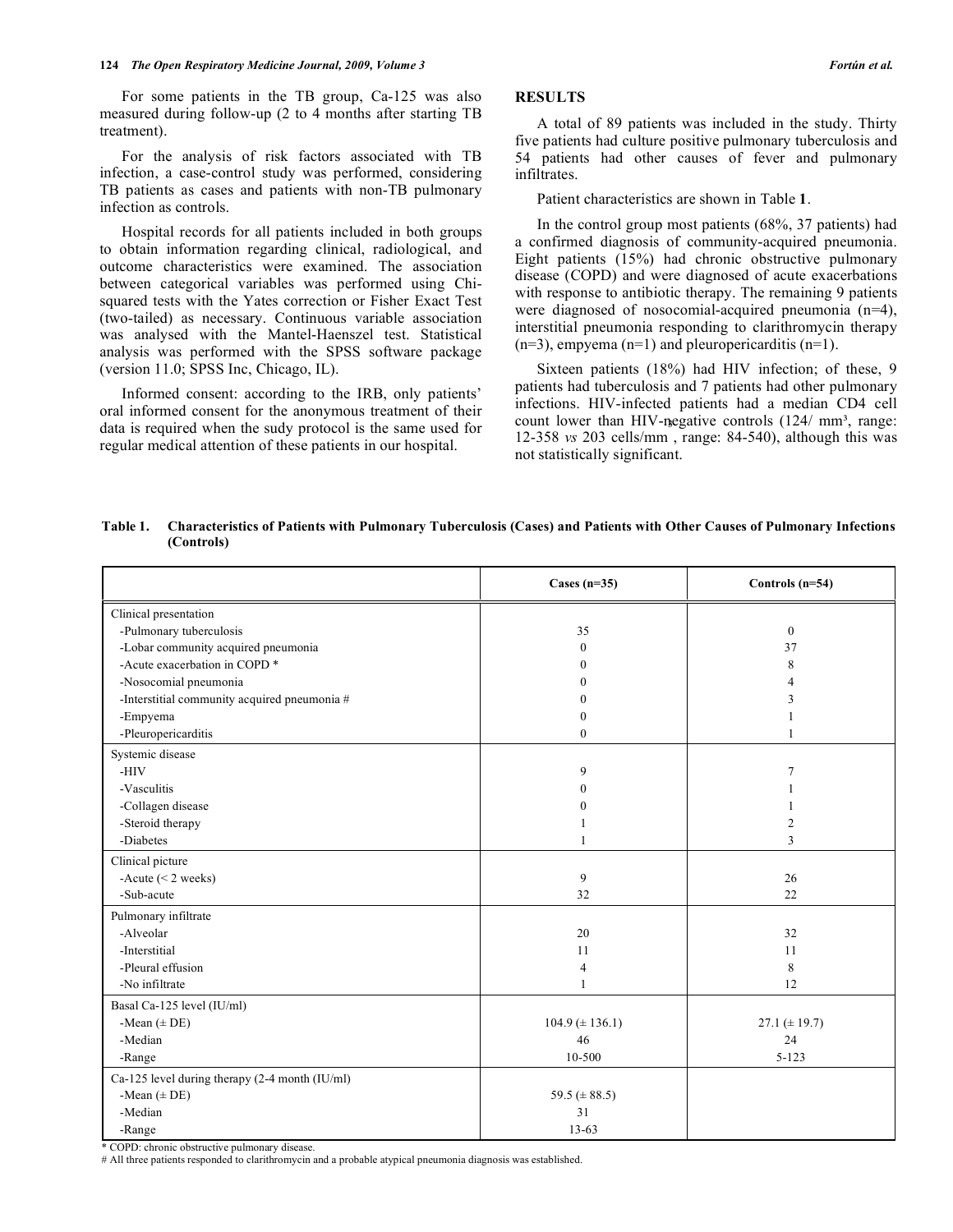Ca-125 serum levels were significantly higher in patients with tuberculosis (mean  $\pm$  SD, 104.9  $\pm$  136.1 IU/mL, median: 46 IU/mL) than in the control group (mean±SD,  $27.1 \pm 19.7$  IU/ml, median: 24). ROC curve analysis showed a relationship between the diagnosis of TB and Ca-125 values, with an AUC of 0.77 (95% asymptotic confidence interval: 0.66-0.87). The optimal cut-off value of Ca-125 for TB diagnosis was 32.5 IU/ml, with a sensitivity, specificity, positive predictive value and negative predictive value of 68.6%, 77.8%, 66.7% and 79%, respectively.

 A 68.6% of patients with pulmonary tuberculosis showed Ca 125 serum levels >32.5 IU/ml *vs* a 22% of patients with other pulmonary infections  $(p<0.01)$ . No significant association was found between Ca 125 levels >32.5 IU/mL and gender, clinical and radiological presentation, including pleural effusion, extra pulmonary manifestations and HIV infection.

 Ca 125 levels were determined in 10 patients with pulmonary TB during follow-up, after 2 to 4 months of therapy. The mean Ca 125 value was  $59.5 \ (\pm 88.5)$  IU/ml and the median was 31 (range: 13 to 63) (Table **1**). Fig. (**1**) shows the decrease of Ca 125 values observed in these 10 patients during TB therapy.





**Fig. (1).** Basal and post-therapy (2-4 months) Ca-125 levels in 10 patients with pulmonary tuberculosis.

### **DISCUSSION**

 Ca 125 antigen is a large molecular-weight glycoprotein synthesized by different cells originating from the celomic epithelium. Although classically it has been used to monitor the course of ovarian epithelial cancer, there are other circumstances associated with high serum Ca 125 levels, which decrease the sensitivity and specificity of the test when used generally/non-specifically. Ca 125 levels have been determined in mesothelial cell lines by immunohistochemistry methods and in bronchial epithelial cells by immunoperoxidase stained techniques [16]. If these cells are activated by physiological or pathological reactions, such as menstruation, inflammation or cancer, Ca 125 is released.

 Many malignant processes have been associated with high serum Ca 125 levels: including several tumors, other than ovarian epithelial cancer, such as pulmonary, hepatobiliary, gastric, colorectal, pancreatic neoplasias and non-Hodgkin lymphomas with mediastinal and/or abdominal location [17-20]. Other circumstances related with the stimulus of mesothelial cells, such as peritoneal dialysis, pelvic inflammatory disease, endometriosis, pancreatitis and autoimmune disorders have also been associated with elevated serum Ca 125 levels [7, 21-23]. Mirales *et al.* have reported increased Ca 125 levels (>35 IU/ml) in patients with previous surgery, pulmonary disease, heart failure, cirrhosis and intrabdominal disease [24].

 Other studies have confirmed high serum Ca 125 levels in tuberculosis, mainly in extrapulmonary locations with abdominal involvement [10,11,25-30]. Some authors have reported elevated serum Ca 125 levels in benign pulmonary diseases, including tuberculosis [31].

 Ronay *et al.* demonstrated the expression of Ca-125 in the proximity of tuberculous granulomas using an immunohistochemical method in two patients with peritoneal TB probably due to proliferation of mesothelial cells [32]. Another study, using anti Ca 125-labeled specific antibodies confirmed positive capture of antibodies on giant epithelioid cells in patients with pleural and peritoneal TB [33].

 A small number of studies have analyzed the role of serum Ca 125 in patients with pulmonary TB. A case-control study comparing patients with active tuberculosis with patients with cured tuberculosis confirmed a significant elevation of serum Ca 125 levels in patients with TB and a normalization of these levels during therapy [34]. Mean Ca 125 levels in patients with tuberculosis were significantly higher than that observed in patients with past tuberculosis, or healthy patients. Moreover, a significant reduction of Ca 125 levels was observed in patients with pulmonary tuberculosis during therapy. For a Ca 125 value of 31 IU/ml, authors confirmed a sensitivity and specificity of 97.5% and 100%, respectively [34]. This normalization of Ca 125 values during therapy of patients with pulmonary tuberculosis has also been observed in other studies [12,13,35,36].

 An important contribution of the present study is the potential role of Ca 125 measurements in patients with fever and pulmonary infiltrates of unknown aetiology, with elevated levels supporting a diagnosis of pulmonary tuberculosis in patients where the disease was suspected but respiratory samples had negative AFB stains. In the present study AFB stains were positive in sputum in all but one case; in this case basal Ca-125 level was 150 IU/ml.

 Aoki *et al.*, demonstrated a sensitivity, specificity and accuracy of 100%, 75% and 84%, respectively, for serum Ca 125 >35 IU/ml in patients with pleural tuberculosis [3]. Patients with other pleural pathologies, such as mesothelial neoplasias, empyemas, para-pneumonic pleural effusions or autoimmune disorders, were used as controls. Results obtained with serum Ca 125 levels were similar or better than those obtained using pleural ADA (adenosine deaminase) levels >45 IU/ml, with a sensitivity, specificity and accuracy for this test of 81.8%, 89.3% and 87.2%, respectively [3]. In the present study the number of patients with pleural effusion was low (4 in the TB group and 8 in the control group), but all patients with tuberculosis and pleural effusion had Ca 125 serum levels >35 IU/ml (data not shown).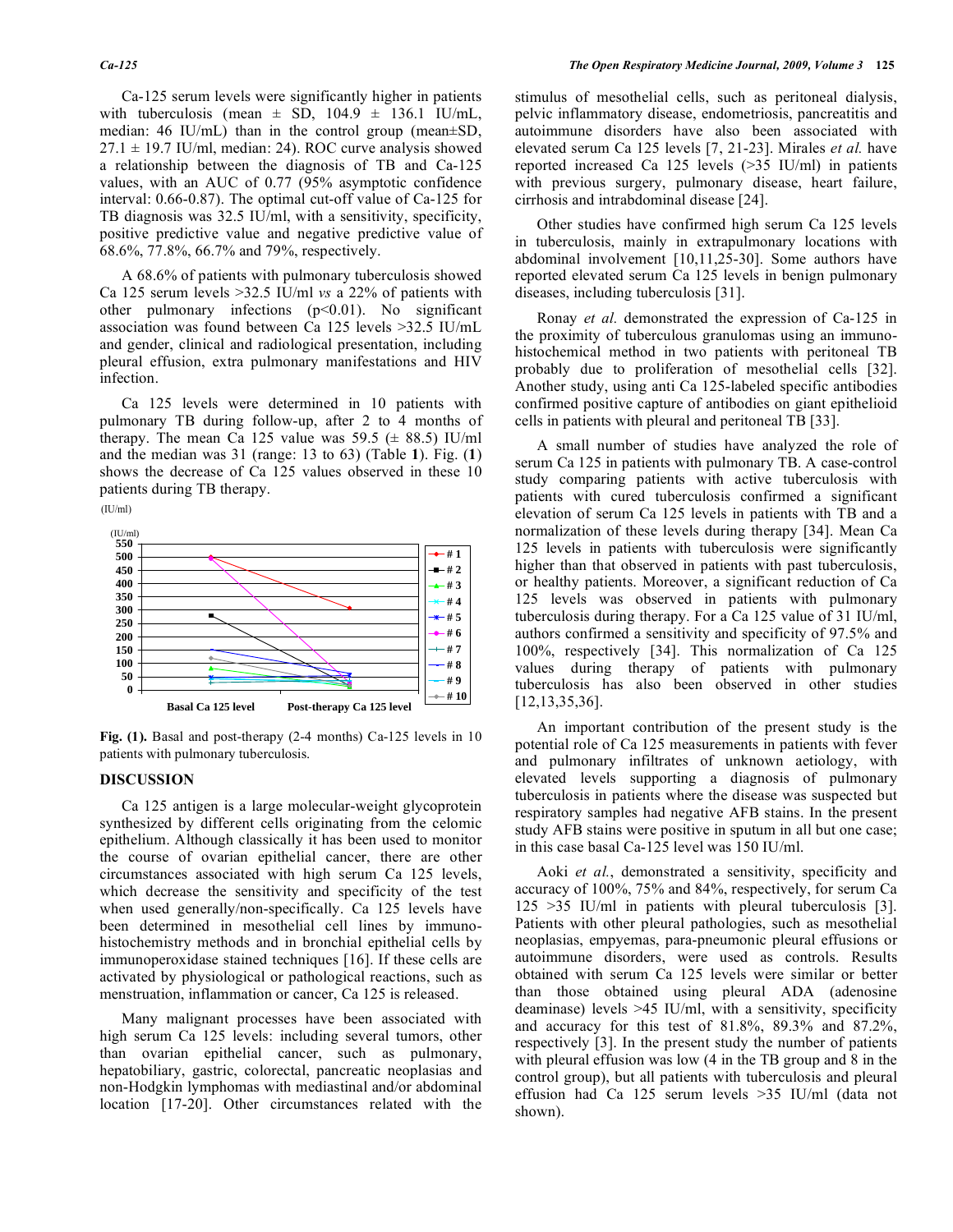The present report has several limitations. This is a retrospective study and a specific protocol focusing on the relationship between Ca-125 levels and tuberculosis was not applied. Control patients were not homogeneous and included a miscellaneous of patients with a diagnosis of bacterial pneumonia or other pulmonary infections. A low number of patients with pleural effusion were included and a specific analysis focused in these patients was not possible. Patients with lung infiltrates related with oncologic process, but unsuspected at admission, were excluded. Finally, in only 10 patients a second determination of Ca 125 serum level was available for outcome analysis.

 In conclusion, the present study seems to confirm by mimicking the results of other similar studies, that serum Ca 125 levels in patients with pulmonary tuberculosis are significantly higher than that observed in patients with other causes of pulmonary infection. Ca 125 measurement may be recommended if pulmonary tuberculosis is suspected and AFB stain of respiratory samples is negative or not available. The decrease in levels during therapy may be useful to monitor patients with pulmonary tuberculosis.

### **ACKNOWLEDGEMENTS**

 We have had full access to all of the data in the study and take responsibility for the integrity of the data and the accuracy of the data analysis.

#### **REFERENCES**

- [1] Ameglio F, Giannarelli D, Cordiali-Fei P, *et al*. Use of discriminant analysis to assess disease activity in pulmonary tuberculosis with a panel of specific and nonspecific serum markers. Am J Clin Pathol 1994; 101(6): 719-25.
- [2] Hosp M, Elliott AM, Raynes JG, *et al*. Neopterin, beta 2 microglobulin, and acute phase proteins in HIV-1-seropositive and -seronegative Zambian patients with tuberculosis. Lung 1997; 175(4): 265-75.
- [3] Aoki Y, Katoh O, Nakanishi Y, *et al*. A comparison study of IFNgamma, ADA, and CA125 as the diagnostic parameters in tuberculous pleuritis. Respir Med 1994; 88(2): 139-43.
- [4] Taha RA, Kotsimbos TC, Song YL, *et al*. IFN-gamma and IL-12 are increased in active compared with inactive tuberculosis. Am J Respir Crit Care Med 1997; 155(3): 1135-9.
- [5] Verbon A, Juffermans N, Van Deventer SJ, *et al*. Serum concentrations of cytokines in patients with active tuberculosis (TB) and after treatment. Clin Exp Immunol 1999; 115(1): 110-3.
- [6] Hunter VJ, Weinberg JB, Haney AF, *et al*. CA 125 in peritoneal fluid and serum from patients with benign gynecologic conditions and ovarian cancer. Gynecol Oncol 1990; 36(2): 161-5.
- [7] Buamah P. Benign conditions associated with raised serum CA-125 concentration. J Surg Oncol 2000; 75(4): 264-5.
- [8] Yoshimura T, Okamura H. Peritoneal tuberculosis with elevated serum CA 125 levels: a case report. Gynecol Oncol 1987; 28(3): 342-4.
- [9] Candocia SA, Locker GY. Elevated serum CA 125 secondary to tuberculous peritonitis. Cancer 1993; 72(6): 2016-8.
- [10] Simsek H, Savas MC, Kadayifci A, *et al*. Elevated serum CA 125 concentration in patients with tuberculous peritonitis: a casecontrol study. Am J Gastroenterol 1997; 92(7): 1174-6.
- [11] de Paz NF, Fernandez HB, Simon PR, *et al*. Pelvic-peritoneal tuberculosis simulating ovarian carcinoma: report of three cases with elevation of the CA 125. Am J Gastroenterol 1996; 91(8): 1660-1.
- [12] Gurgan T, Zeyneloglu H, Urman B, *et al*. Pelvic-peritoneal tuberculosis with elevated serum and peritoneal fluid Ca-125 levels. A report of two cases. Gynecol Obstet Invest 1993; 35(1): 60-1.
- [13] Miranda P, Jacobs AJ, Roseff L. Pelvic tuberculosis presenting as an asymptomatic pelvic mass with rising serum CA-125 levels. A case report. J Reprod Med 1996; 41(4): 273-5.
- [14] Belletti GA, Millán AE, López A, *et al.* Pelvic tumor, elevated CA 125 level and tuberculosis. Medicina (B Aires) 2005; 65(2): 181-2.
- [15] Hanley L, McNeil MM. The meaning of the area under a ROC curve. Radiology 1982; 143: 29-36.
- [16] Matsuoka Y, Nakashima T, Endo K, *et al*. Recognition of ovarian cancer antigen CA125 by murine monoclonal antibody produced by immunization of lung cancer cells. Cancer Res 1987; 47(23): 6335-40.
- [17] Bast RC Jr, Klug TL, St John E, *et al*. A radioimmunoassay using a monoclonal antibody to monitor the course of epithelial ovarian cancer. N Engl J Med 1983; 309(15): 883-7.
- [18] Haga Y, Sakamoto K, Egami H, Yoshimura R, Mori K, Akagi M. Clinical significance of serum CA125 values in patients with cancers of the digestive system. Am J Med Sci 1986; 292(1): 30-4.
- [19] Elias J, Kew MC. Evaluation of CA 125 as a serum marker of hepatocellular carcinoma. Int J Cancer 1990; 46(5): 805-7.
- [20] Simsek H, Kadayifci A, Okan E. Importance of serum CA 125 levels in malignant peritoneal mesothelioma. Tumour Biol 1996;17(1):1-4.
- [21] Niloff JM, Knapp RC, Schaetzl E, Reynolds C, Bast RC Jr. CA125 antigen levels in obstetric and gynecologic patients. Obstet Gynecol 1984; 64(5): 703-7.
- [22] Kadayifci A, Simsek H, Savas MC, Toppare M. Serum tumor markers in chronic liver disease. Neoplasma 1996; 43(1): 17-21.
- [23] Moncayo R, Moncayo H. Serum levels of CA 125 are elevated in patients with active systemic lupus erythematosus. Obstet Gynecol 1991; 77(6): 932-4.
- [24] Miralles C, Orea M, Espana P, *et al*. Cancer antigen 125 associated with multiple benign and malignant pathologies. Ann Surg Oncol 2003; 10(2): 150-4.
- [25] Imai A, Itoh T, Niwa K, Tamaya T. Elevated CA125 serum levels in a patient with tuberculous peritonitis. Arch Gynecol Obstet 1991; 248(3): 157-9.
- [26] O'Riordan DK, Deery A, Dorman A, Epstein OE. Increased CA 125 in a patient with tuberculous peritonitis: case report and review of published works. Gut 1995; 36(2): 303-5.
- [27] Wani AM, Akhtar M. CA-125: a marker for diagnosis and followup of pleuroperitoneal and lymph node tuberculosis. Ann Saudi Med 2008; 28(2): 142-3.
- [28] Rodriguez LR, Lado FL. CA-125, adenosine deaminase, and PCR for *Mycobacterium tuberculosis* in the diagnosis of peritoneal tuberculosis. Scand J Infect Dis 2006; 38(8): 749-50.
- [29] Corapçioğlu F, Güvenç BH, Sarper N, Aydoğan A, Akansel G, Arisoy ES. Peritoneal tuberculosis with elevated serum CA 125 level mimicking advanced ovarian carcinoma in an adolescent. Turk J Pediatr 2006; 48(1): 69-72.
- [30] Younossian AB, Rochat T, Favre L, Janssens JP. Ascites and highly elevated CA-125 levels in a case of peritoneal tuberculosis. Scand J Infect Dis 2006; 38(3): 216-8.
- [31] Diez M, Cerdàn FJ, Ortega MD, Torres A, Picardo A, Balibrea JL. Evaluation of serum CA 125 as a tumor marker in non-small cell lung cancer. Cancer 1991; 67(1): 150-4.
- [32] Ronay G, Jager W, Tulusan AH. Immunohistochemical and serologic detection of Ca-125 in patients with peritoneal tuberculosis and ascites. Geburtshilfe Frauenheilkd 1989; 49(1): 61-3.
- [33] Hirose T, Ohta S, Sato I, *et al*. Tuberculous pleuro-peritonitis showing increased levels of CA125. Nihon Kyobu Shikkan Gakkai Zasshi 1997; 35(2): 196-200.
- [34] Yilmaz A, Ece F, Bayramgürler B, Akkaya E, Baran R. The value of Ca 125 in the evaluation of tuberculosis activity. Respir Med 2001; 95(8): 666-9.